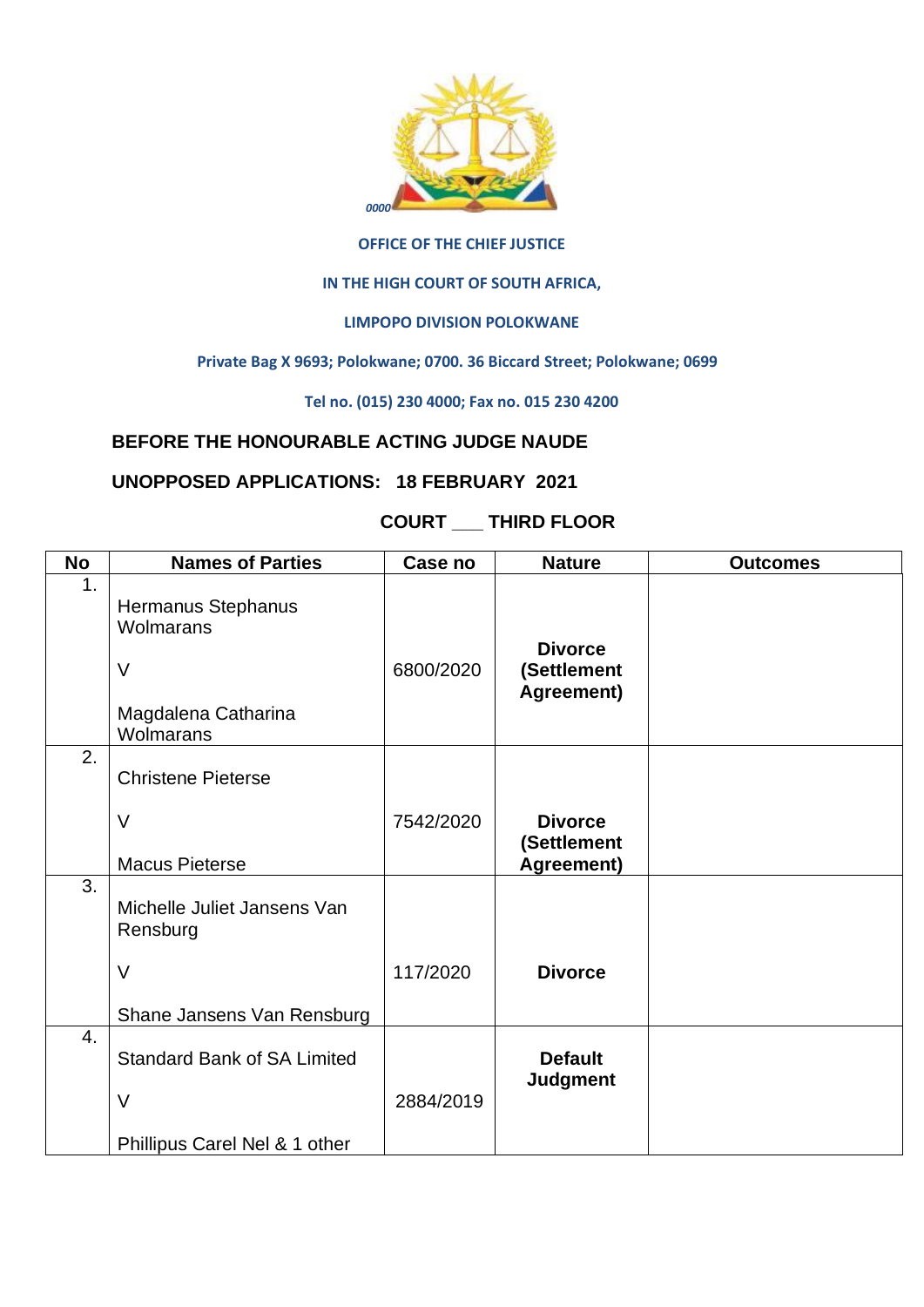| 5.  | <b>Standard Bank of SA Limited</b>             |           | <b>Default</b><br><b>Judgment</b> |  |
|-----|------------------------------------------------|-----------|-----------------------------------|--|
|     | $\vee$                                         | 2579/2020 |                                   |  |
|     | <b>Stafanus</b><br>Jacobus<br>Petrus<br>Venter |           |                                   |  |
| 6.  | <b>Standard Bank of South Africa</b>           |           |                                   |  |
|     | $\vee$                                         | 7689/2019 | <b>Default</b><br><b>Judgment</b> |  |
|     | Vusi Sipho Khoza                               |           |                                   |  |
| 7.  | <b>Standard Bank</b>                           |           |                                   |  |
|     | $\vee$                                         | 5433/2019 |                                   |  |
|     |                                                |           | <b>Default</b>                    |  |
| 8.  | Risimati George Tshavalala                     |           | <b>Judgment</b>                   |  |
|     | Transsec 2 (RF) Limited                        |           |                                   |  |
|     | $\vee$                                         | 4324/2019 | <b>Default</b><br><b>Judgment</b> |  |
|     | Marobela Modiba Phillip Dexter                 |           |                                   |  |
| 9.  | SA Taxi Impact Fund (RF)<br>(Pty) Ltd          |           |                                   |  |
|     | $\vee$                                         | 5399/2019 | <b>Default</b>                    |  |
|     | Chabalala Khazamula<br>Thompson                |           | <b>Judgment</b>                   |  |
| 10. | <b>Standard Bank of SA Ltd</b>                 |           |                                   |  |
|     | $\vee$                                         | 4007/2017 | <b>Default</b><br><b>Judgment</b> |  |
|     | George Lekoleng                                |           |                                   |  |
| 11. | <b>Standard Bank of SA Ltd</b>                 |           |                                   |  |
|     | $\vee$                                         |           |                                   |  |
|     | Sarel Petrus Du Toit Syfert                    | 4515/2017 | <b>Default</b><br><b>Judgment</b> |  |
| 12. | Firstrand Bank Ltd t/a Wesbank                 |           |                                   |  |
|     |                                                |           |                                   |  |
|     | $\vee$                                         | 7215/2019 | <b>Default</b><br><b>Judgment</b> |  |
|     | Mbavalelo Paul Tshamano                        |           |                                   |  |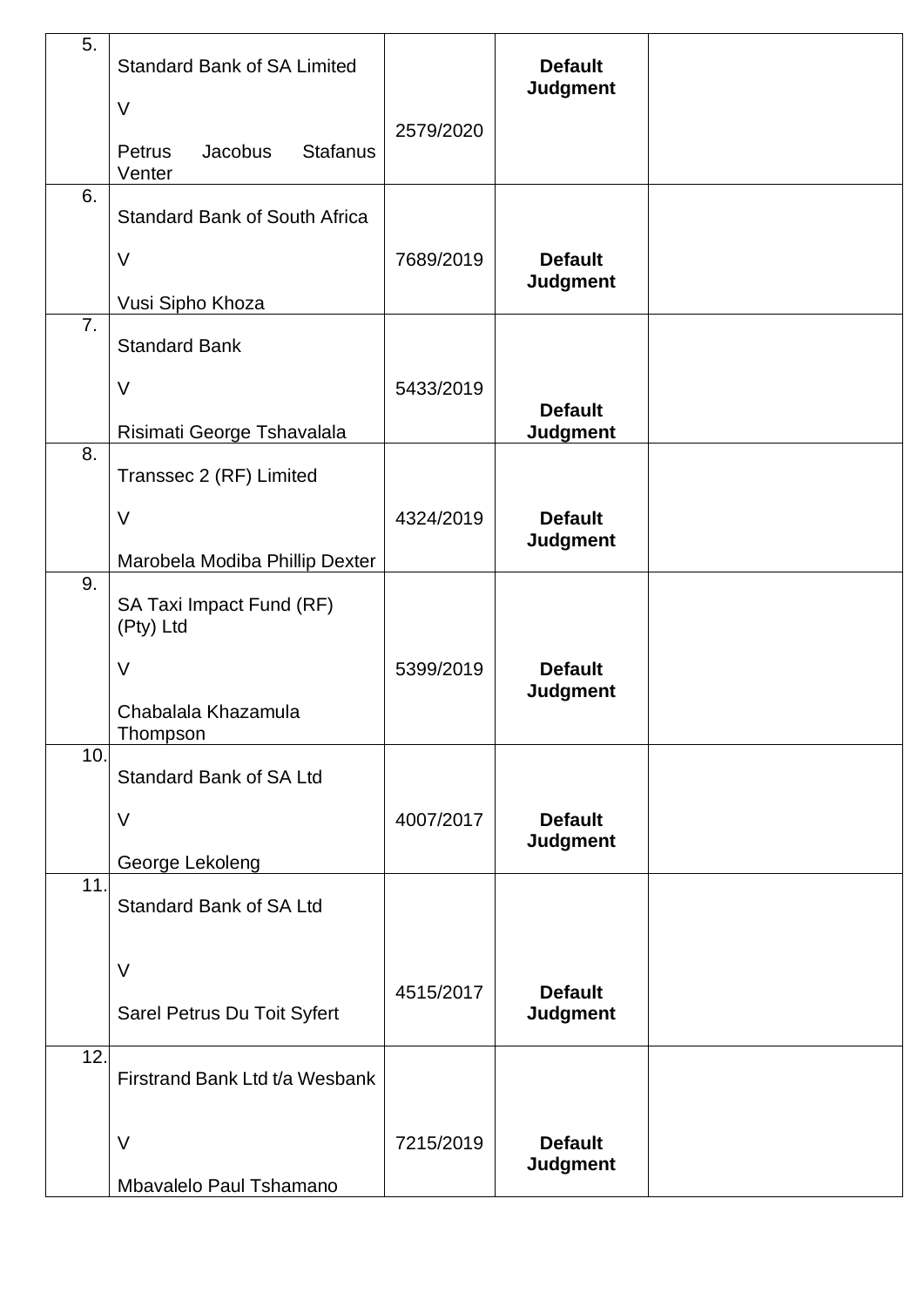| 13. | <b>Toyota Financial Services (SA)</b>                 |           |                                   |  |
|-----|-------------------------------------------------------|-----------|-----------------------------------|--|
|     | Ltd                                                   |           |                                   |  |
|     | $\vee$                                                | 4856/2019 | <b>Default</b><br><b>Judgment</b> |  |
|     | Mogotle Driving School (Pty)<br>Ltd                   |           |                                   |  |
| 14. | Firstrand Bank t/a Wesbank                            |           |                                   |  |
|     | $\vee$                                                | 3771/2019 | <b>Default</b>                    |  |
|     | Volt Consulting Engineering CC<br>& 1 other           |           | <b>Judgment</b>                   |  |
| 15. | <b>Toyota Financial Services</b>                      |           |                                   |  |
|     | $\vee$                                                | 1768/2018 | <b>Default</b><br><b>Judgment</b> |  |
| 16. | Robsonm Boyane Mongwe                                 |           |                                   |  |
|     | Firstrand<br><b>Bank</b><br>Limited<br>t/a<br>Wesbank |           |                                   |  |
|     | V                                                     | 4797/2019 | <b>Default</b>                    |  |
|     | Caroline<br>Mokganyatje<br>Maboshego                  |           | <b>Judgment</b>                   |  |
| 17. | Firstrand<br><b>Bank</b><br>Limited<br>t/a<br>Wesbank |           |                                   |  |
|     | $\vee$                                                | 5525/2019 | <b>Default</b><br><b>Judgment</b> |  |
| 18. | Mathabo Manamela                                      |           |                                   |  |
|     | <b>Standard Bank of SA</b>                            |           |                                   |  |
|     | $\vee$                                                | 1090/2016 | <b>Default</b>                    |  |
|     | <b>Robert Richardt Gower</b>                          |           | <b>Judgment</b>                   |  |
| 19. | <b>Nedbank Limited</b>                                |           |                                   |  |
|     | $\vee$                                                | 520/2020  | <b>Default</b>                    |  |
|     | Mashao Absalom Moshabelo                              |           | <b>Judgment</b>                   |  |
| 20. | <b>Standard Bank</b>                                  |           |                                   |  |
|     | $\vee$                                                | 4521/2017 | <b>Default</b>                    |  |
|     | Sandile James Dlamini                                 |           | <b>Judgment</b>                   |  |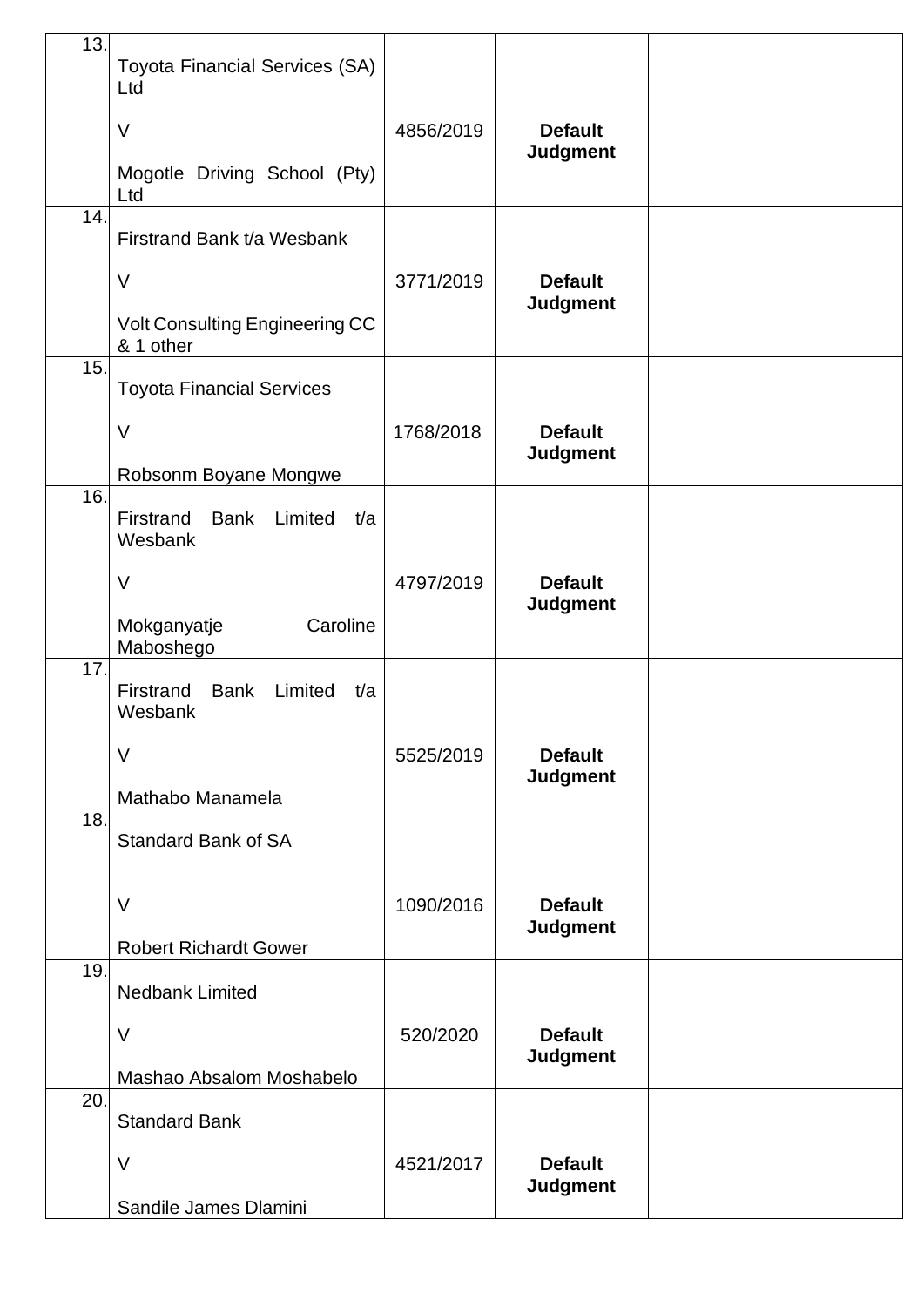| 21. | <b>Otota Financial Services</b>                         |           |                                         |  |
|-----|---------------------------------------------------------|-----------|-----------------------------------------|--|
|     | $\vee$                                                  |           |                                         |  |
|     | <b>Tshira</b><br>Emporium<br>Funeral<br><b>Services</b> | 3505/2020 | <b>Default</b><br><b>Judgment</b>       |  |
| 22. | <b>Firstrand Bank Limited</b>                           |           |                                         |  |
|     | $\vee$                                                  | 8571/2019 | <b>Default</b><br>Judgment &<br>Rule 46 |  |
| 23. | Abraham Johannes Korff                                  |           |                                         |  |
|     | <b>ABSA Home Loans Guarantee</b><br>Company & 1 other   |           |                                         |  |
|     | $\vee$                                                  | 7420/2018 | <b>Default</b>                          |  |
|     | Jaqcinto Feniosse                                       |           | Judgment &<br>Rule 46                   |  |
| 24. | Baloyi Mageza Calvine                                   |           | <b>Compel</b>                           |  |
|     | $\vee$                                                  | 6608/2020 |                                         |  |
|     | Polokwane Hospital & 2 others                           |           |                                         |  |
| 25. | Nzvenge Tawanda                                         |           | <b>Compel</b>                           |  |
|     | $\vee$                                                  | 6605/2020 |                                         |  |
|     | Polokwane Hospital & 3 others                           |           |                                         |  |
| 26. | Transsec 2 (RF) Ltd                                     |           |                                         |  |
|     | $\vee$                                                  | 6232/2019 | <b>Compel</b>                           |  |
|     | Masufi Masegela David                                   |           |                                         |  |
| 27. | Tshilidzi Tshigobe                                      |           |                                         |  |
|     | $\vee$                                                  | 7856/2019 |                                         |  |
|     | Minister of Police                                      |           | <b>Compel</b>                           |  |
| 28. | <b>Wildy Rampuru</b>                                    |           |                                         |  |
|     |                                                         |           |                                         |  |
|     |                                                         | 7855/2019 | <b>Compel</b>                           |  |
|     | $\vee$                                                  |           |                                         |  |
|     |                                                         |           |                                         |  |
|     | Minister of Police                                      |           |                                         |  |